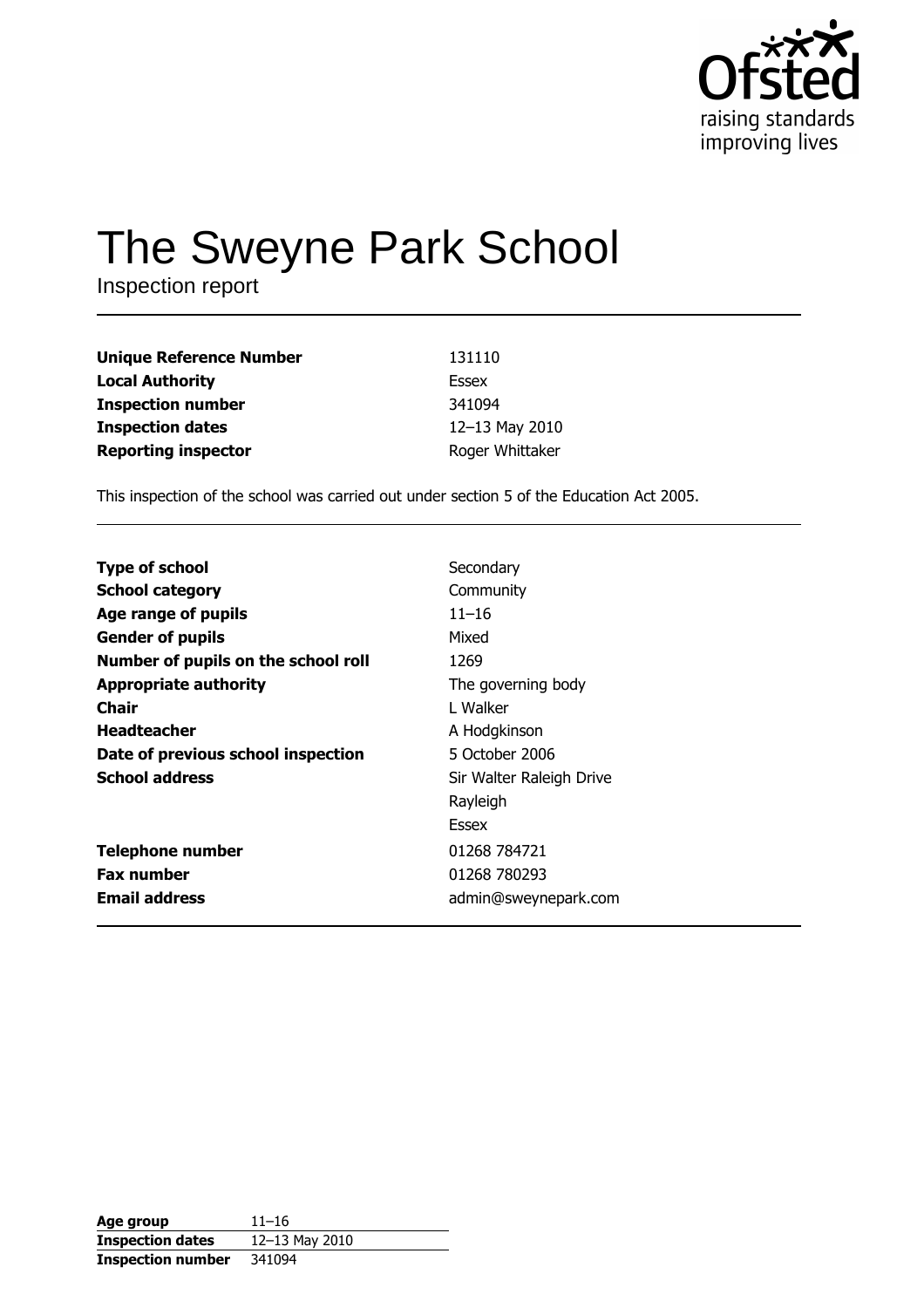The Office for Standards in Education, Children's Services and Skills (Ofsted) regulates and inspects to achieve excellence in the care of children and young people, and in education and skills for learners of all ages. It regulates and inspects childcare and children's social care, and inspects the Children and Family Court Advisory Support Service (Cafcass), schools, colleges, initial teacher training, work-based learning and skills training, adult and community learning, and education and training in prisons and other secure establishments. It rates council children's services, and inspects services for looked after children, safequarding and child protection.

Further copies of this report are obtainable from the school. Under the Education Act 2005, the school must provide a copy of this report free of charge to certain categories of people. A charge not exceeding the full cost of reproduction may be made for any other copies supplied.

If you would like a copy of this document in a different format, such as large print or Braille, please telephone 08456 404045, or email enquiries@ofsted.gov.uk.

You may copy all or parts of this document for non-commercial educational purposes, as long as you give details of the source and date of publication and do not alter the documentation in any way.

Royal Exchange Buildings St Ann's Square Manchester M2 7LA T: 08456 404045 Textphone: 0161 618 8524 E: enquiries@ofsted.gov.uk W: www.ofsted.gov.uk © Crown copyright 2010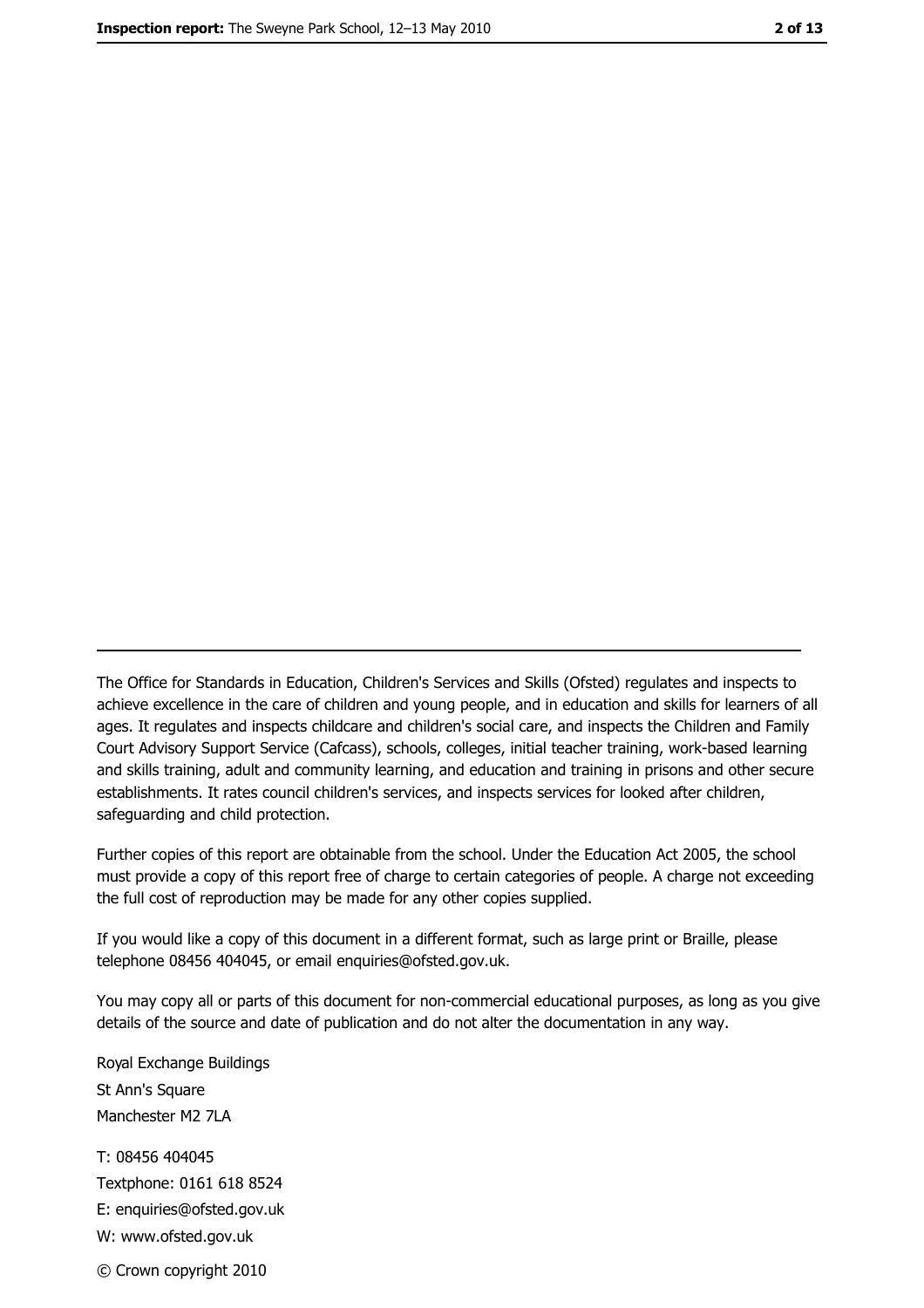# **Introduction**

This inspection was carried out by five additional inspectors. The inspectors visited 44 lessons, observed 44 teachers and held meetings with governors, staff and groups of pupils. They observed the school's work, and looked at the school improvement plan, departmental reviews, minutes of governing body meetings and monitoring data in relation to pupils' progress and the quality of teaching. Inspectors also took account of the 333 parent questionnaires, 107 staff questionnaires and 152 pupil questionnaires received.

The inspection team reviewed many aspects of the school's work. It looked in detail at the following:

- the progress pupils make in lessons and the school's evidence to support its  $\blacksquare$ evaluation that the present pupils are making good progress
- whether improvements the school has made since the last inspection have had a  $\blacksquare$ positive impact on outcomes
- evidence from the school's monitoring and evaluation systems to see if it is rigorous  $\blacksquare$ enough to bring about improvements and ensure consistency of practice across all groups of pupils.

# **Information about the school**

The Sweyne Park School is a comprehensive school which is above average in size. Most pupils are of White British heritage, with only a few from minority ethnic backgrounds. The percentage of pupils with special educational needs and/or disabilities, including those with a statement of educational needs, is average. The school has a resource base for hearing impaired pupils. The school holds a number of awards, including the Leading Parent Partnership Award, Investors in People Gold Award, Artsmark Gold, and International School Award, and it has enhanced Healthy Schools accreditation. The school has specialist status in science and is a Training School.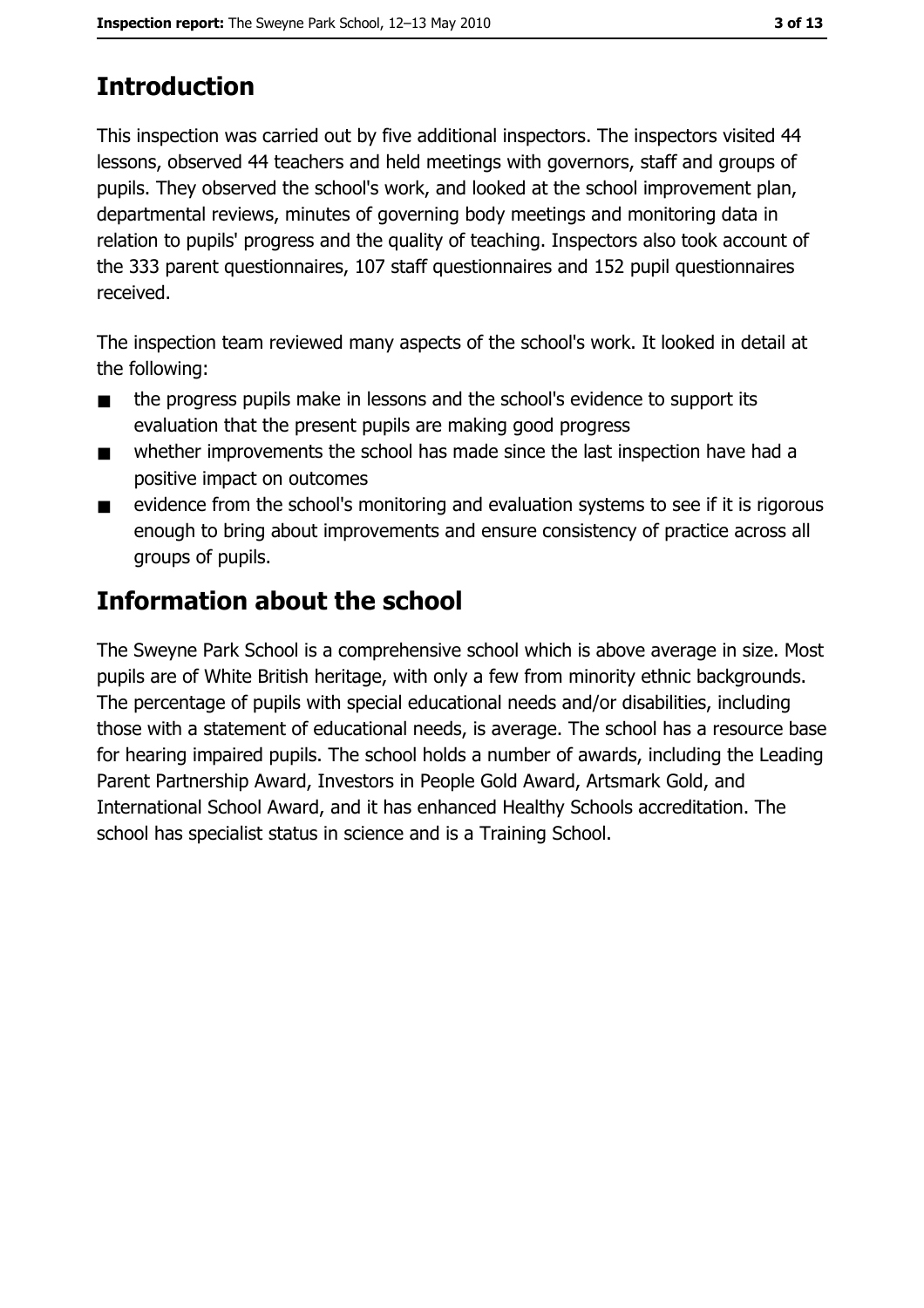# **Inspection judgements**

## Overall effectiveness: how good is the school?

#### The school's capacity for sustained improvement

## **Main findings**

This is an outstanding school where extremely strong leadership ensures that very well-thought-out strategies for improvement have a positive impact on provision and, in turn, on outcomes for pupils. The school engenders a very strong ethos of respect and care for others. The excellent curriculum and the outstanding care, guidance and support ensure that the needs of all pupils are very well met. Improvements in much of the teaching and the quality of the personalised curriculum are engaging pupils very effectively so that behaviour, attitudes to learning, and sometimes progress, are outstanding. As a result, attainment has been on an upward trend for the past three years and is consistently above average for pupils gaining five A\* to C grades at GCSE and five A\* to C grades including English and mathematics at GCSE. Given their attainment on entry to the school this represents good progress. The school recognised that results in English dipped below average in 2009 but swiftly identified and addressed the cause. As a result, secure tracking data indicate that pupils are working currently at above average levels. Pupils' attendance is well above the national average, and their consistently thoughtful behaviour makes a very strong contribution to their good learning in lessons.

The school has good capacity, not only to sustain its current levels of performance, but also to improve even further because it has a good track record of improvements that school leaders at all levels have brought about. These include addressing those areas identified as having caused the dip in English results in 2009, and meeting and exceeding the challenging targets the school set itself. All staff understand fully what the school is striving to achieve and are committed to these goals. Self-evaluation is outstanding at whole-school level and monitoring and evaluation at departmental levels are increasingly good.

Despite the significant improvements that have been made, inconsistency in teaching still remains. Teachers do not always challenge pupils to reach the highest possible levels, as they do not always use their continuous assessment during lessons to adjust what they expect of pupils. This has restricted the progress being made by pupils overall to good rather than outstanding. The school has accurately identified this and has set it as a priority in its improvement plan. Where teaching does stretch pupils fully, attainment is significantly above average as in the case of some higher attaining pupils and some who receive additional support.

## What does the school need to do to improve further?

Improve the quality of teaching, so that all lessons are at least good and many  $\blacksquare$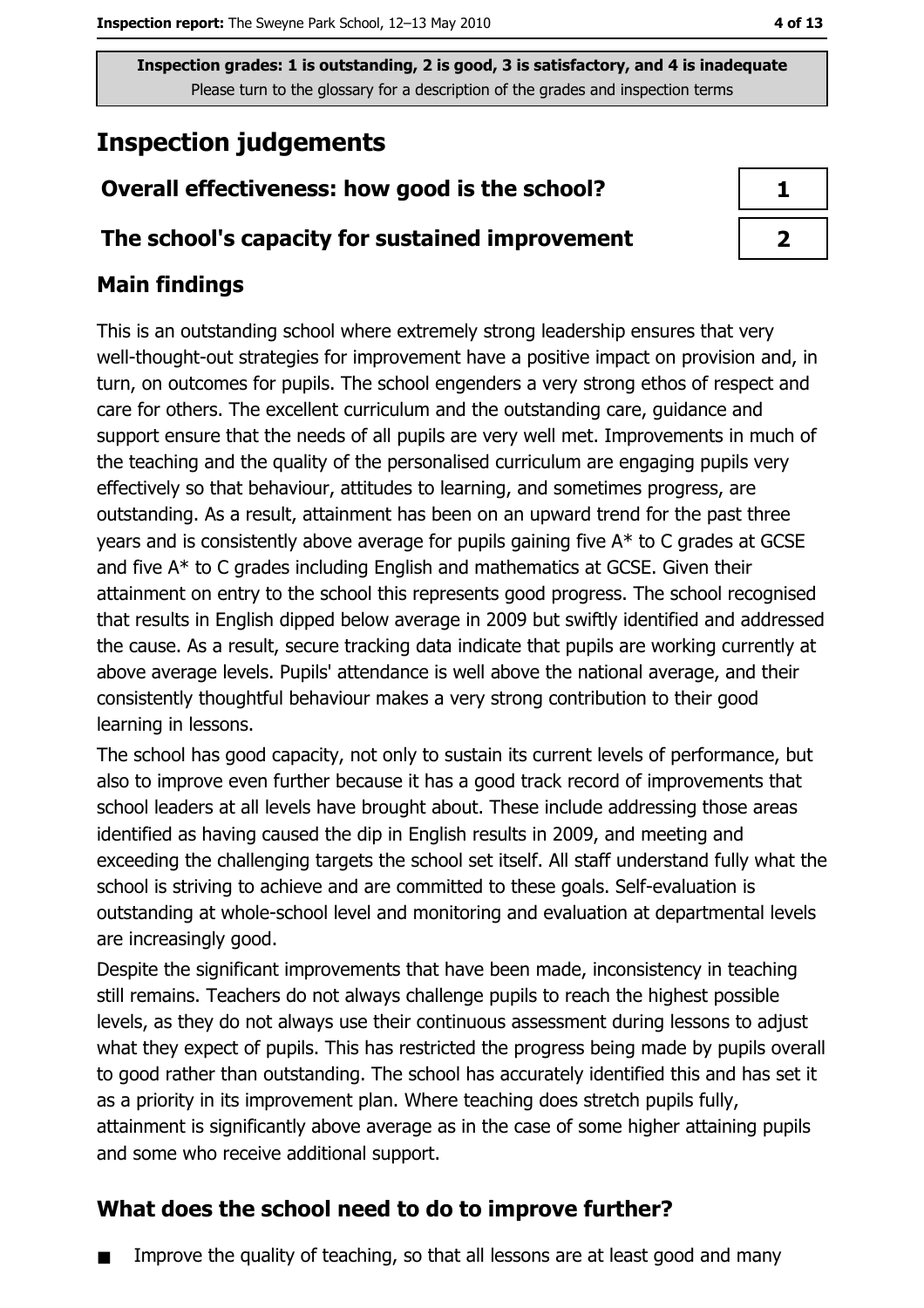outstanding, by making sure that assessment data gathered during lessons is used to re-shape tasks to enable all pupils to make as much progress as possible.

#### **Outcomes for individuals and groups of pupils**



Pupils join the school with broadly average attainment. By the time they leave, most have attainment which is above the national average and a small minority have attainment which is well above average. In 2009, English suffered a dip in results due, in the main, to a period of significant changes in staffing. However, senior leaders were quick to deal with the situation and, consequently, improve the learning and progress of pupils. The present Year 11 pupils are on track to achieve beyond the school's challenging targets for five A\* to C grades and so achieve well above national averages. The specialist science status has made a significant contribution to the increase in the number of pupils gaining A\* to A grade passes at GCSE.

Pupils' attitudes to learning and their ability to apply themselves in lessons are excellent. This is reflected in the good, and in a few cases outstanding, progress made in lessons. The progress of individual pupils, including those with special educational needs and/or disabilities and the small number of pupils from minority ethnic groups, is in line with the overall rates of progress. Pupils in the hearing impaired unit make outstanding progress because of the excellent intervention of support teachers.

Pupils demonstrate many very positive attitudes. They show an excellent understanding of how to be safe. Bullying incidents are very rare and pupils are confident that there is always a member of staff to talk to should the need arise. Behaviour is exemplary in all lessons and around the school, and pupils are enthusiastic in describing the excellent relationships, based on respect and care for others, which exist across the whole school. A range of activities, introduced by the physical education department, have had a positive impact on pupils' extremely successful adoption of healthy lifestyles. Pupils talk positively about how the improved catering facilities help them to eat healthy food. Pupils are exceptionally effective members of the school and wider community. For example, they take a prominent role in working with teachers to identify areas for improvement in facilities for relaxation at break and lunchtimes, and collaborate with the local authority on looking at ways to make public parks more attractive to young people. The specialist science status has contributed to pupils working with feeder schools. Pupils have an excellent awareness of the value of diverse cultures and of moral, spiritual and social issues as a result of their involvement in a range of activities. These include international links with young people in Tanzania, which have helped to develop sustainable activities in their schools.

These are the grades for pupils' outcomes

The grades for attainment and attendance are: 1 is high; 2 is above average; 3 is broadly average; and 4 is low.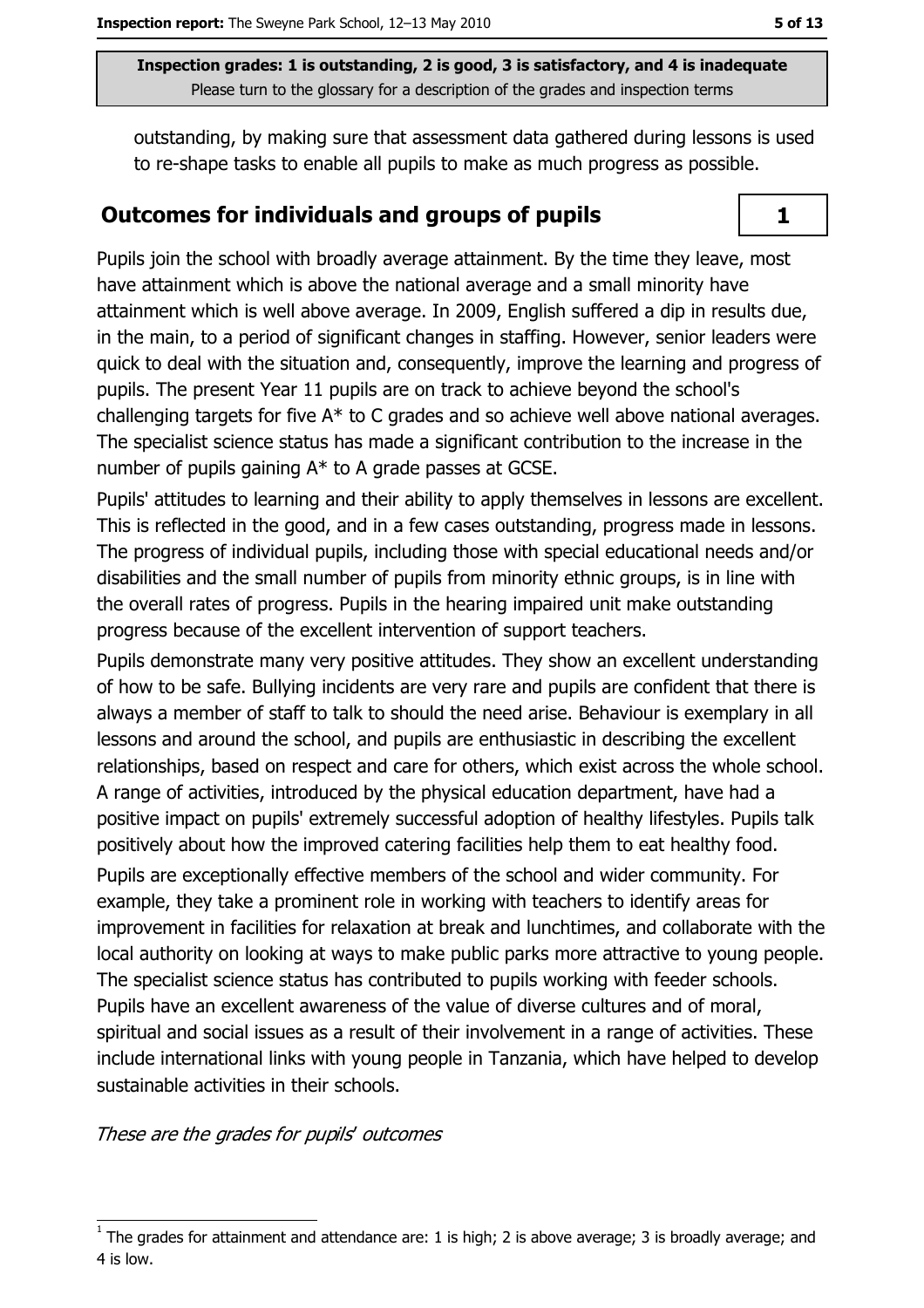| Pupils' achievement and the extent to which they enjoy their learning                                                     | $\overline{\mathbf{2}}$ |
|---------------------------------------------------------------------------------------------------------------------------|-------------------------|
| Taking into account:<br>Pupils' attainment <sup>1</sup>                                                                   | $\overline{2}$          |
| The quality of pupils' learning and their progress                                                                        | $\overline{2}$          |
| The quality of learning for pupils with special educational needs and/or<br>disabilities and their progress               | $\mathcal{P}$           |
| The extent to which pupils feel safe                                                                                      | 1                       |
| <b>Pupils' behaviour</b>                                                                                                  |                         |
| The extent to which pupils adopt healthy lifestyles                                                                       | 1                       |
| The extent to which pupils contribute to the school and wider community                                                   |                         |
| The extent to which pupils develop workplace and other skills that will<br>contribute to their future economic well-being | $\overline{\mathbf{2}}$ |
| Taking into account:<br>Pupils' attendance <sup>1</sup>                                                                   | 1                       |
| The extent of pupils' spiritual, moral, social and cultural development                                                   |                         |

#### How effective is the provision?

Very good relationships between pupils and teachers create a positive environment for learning which results in pupils making good and sometimes outstanding progress over time. In the best lessons teachers are knowledgeable and passionate about their subjects and transmit their enthusiasm to pupils. They make effective use of interactive white boards and other resources which contribute to the high quality learning seen. For example, pupils were highly motivated in an English lesson where they were using pictures to stimulate their thinking about possible language choice and tone in responding to the teacher's questioning. Pupils have an understanding of their targets and many teachers use assessment information to plan lessons and to monitor pupils' progress. However, assessment data gathered during lessons is not always used effectively to re-shape tasks and so enable all pupils to achieve as well as they can. Since the last inspection, the school has continued to develop the curriculum to ensure it meets the differing needs and aspirations of all groups of pupils. They comment very positively about the range of opportunities available to them, both within the curriculum and as extra-curricular activities. There is an excellent choice of options available including the innovative development of the 'skills base' and hairdressing salon, which is built into the curriculum in Years 8 and 9. There are very good opportunities for pupils to develop their information and communication technology (ICT) skills and to share information. The specialist science status has been used effectively, for example in developing health and safety procedures across the curriculum.

Pupils and parents are enthusiastic in their praise of the outstanding care and support provided by the school. Pupils are known as individuals, and a very strong pastoral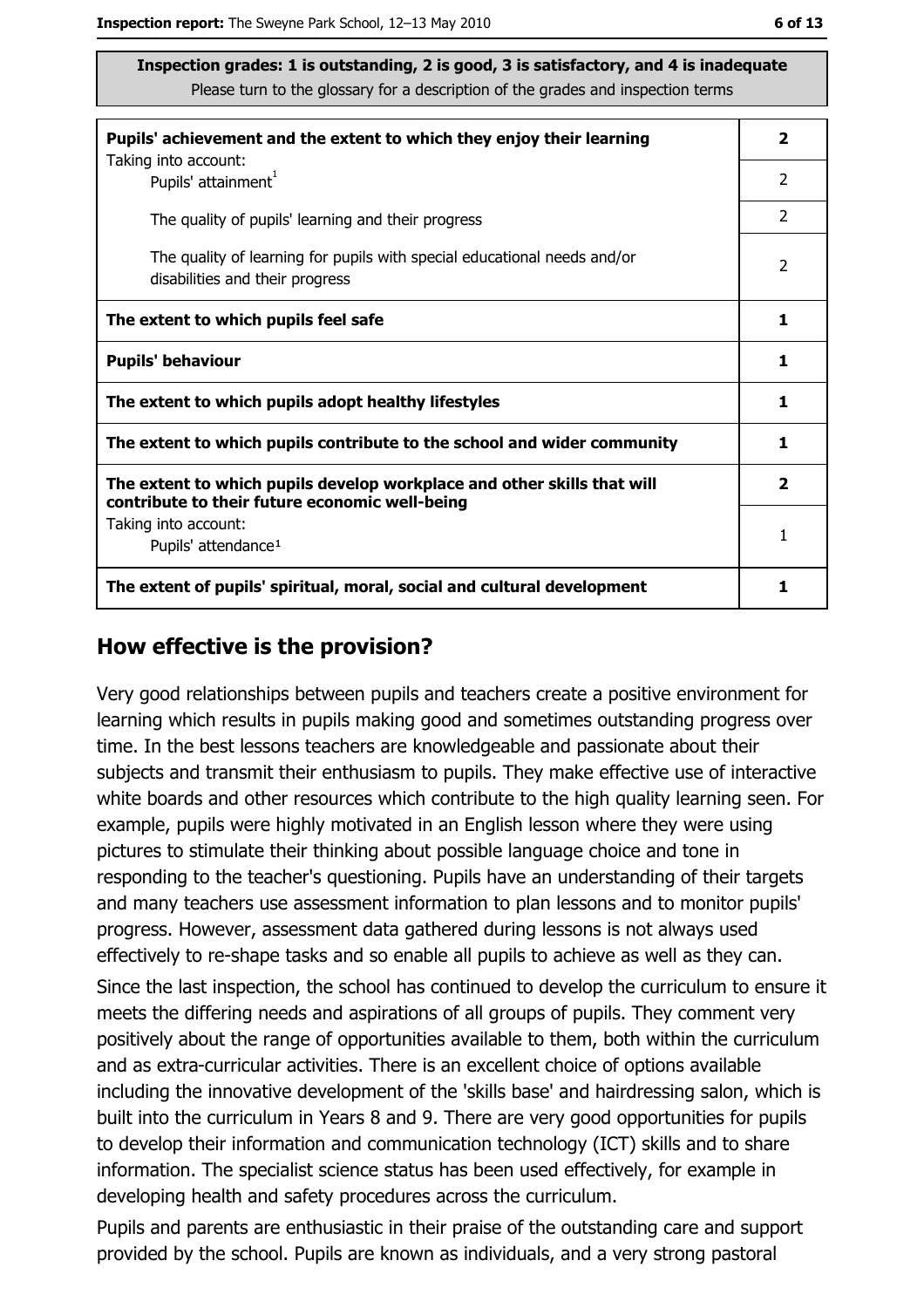structure supports intervention, where necessary, through the productive links with outside agencies. Evidence was seen of the excellent provision made for students who have diverse and challenging needs. For example, pupils with hearing impairment benefit for the specialist facilities and expertise available to them. Very-well-planned transition arrangements ensure that pupils who join Year 7 settle quickly into their new school. Rigorous systems are in place to promote attendance and have resulted in high attendance figures and have also reduced the number of persistent absentees.

These are the grades for the quality of provision

| The quality of teaching                                                                                    |  |
|------------------------------------------------------------------------------------------------------------|--|
| Taking into account:<br>The use of assessment to support learning                                          |  |
| The extent to which the curriculum meets pupils' needs, including, where<br>relevant, through partnerships |  |
| The effectiveness of care, guidance and support                                                            |  |

#### How effective are leadership and management?

The outstanding drive and enthusiasm of the inspirational headteacher, supported by an excellent senior leadership team, have focused the school on raising standards through creating a culture of high expectations that staff and pupils support. The success of this is reflected in the willingness of all staff to improve their practice. The school was quick to identify the reasons for the dip in English results in 2009 and successfully addressed areas of concern. There are clearly defined roles and responsibilities throughout the school and heads of department are held increasingly accountable for the performance of their subjects. Monitoring and evaluation have identified appropriate areas for improvement in teaching, and suitable training has been put in place to increase the number of outstanding lessons. The school's science specialism is well managed and has raised the profile of science and improved curriculum opportunities and attainment. Outstanding engagement of parents and carers is seen in the attendance at school functions, and in the close consultation with them on how they can support their children's learning at home and on major issues regarding changes to the school. A range of effective partnerships enhance the school's provision and contribute to the achievement and well-being of pupils.

The school places the promotion of equal opportunities at the heart of its work and has good procedures in place to ensure all groups of pupils make good progress. The success of this is seen in the percentage of pupils gaining five A\* to G grades at GCSE, which is significantly above average, and in the very small number of pupils who leave school without continuing to further education, employment or training. The school has embedded strong systems to ensure an outstanding approach to community cohesion. These build on established links with communities both locally and world-wide, enabling pupils to experience communities, which are different from their own. Governors know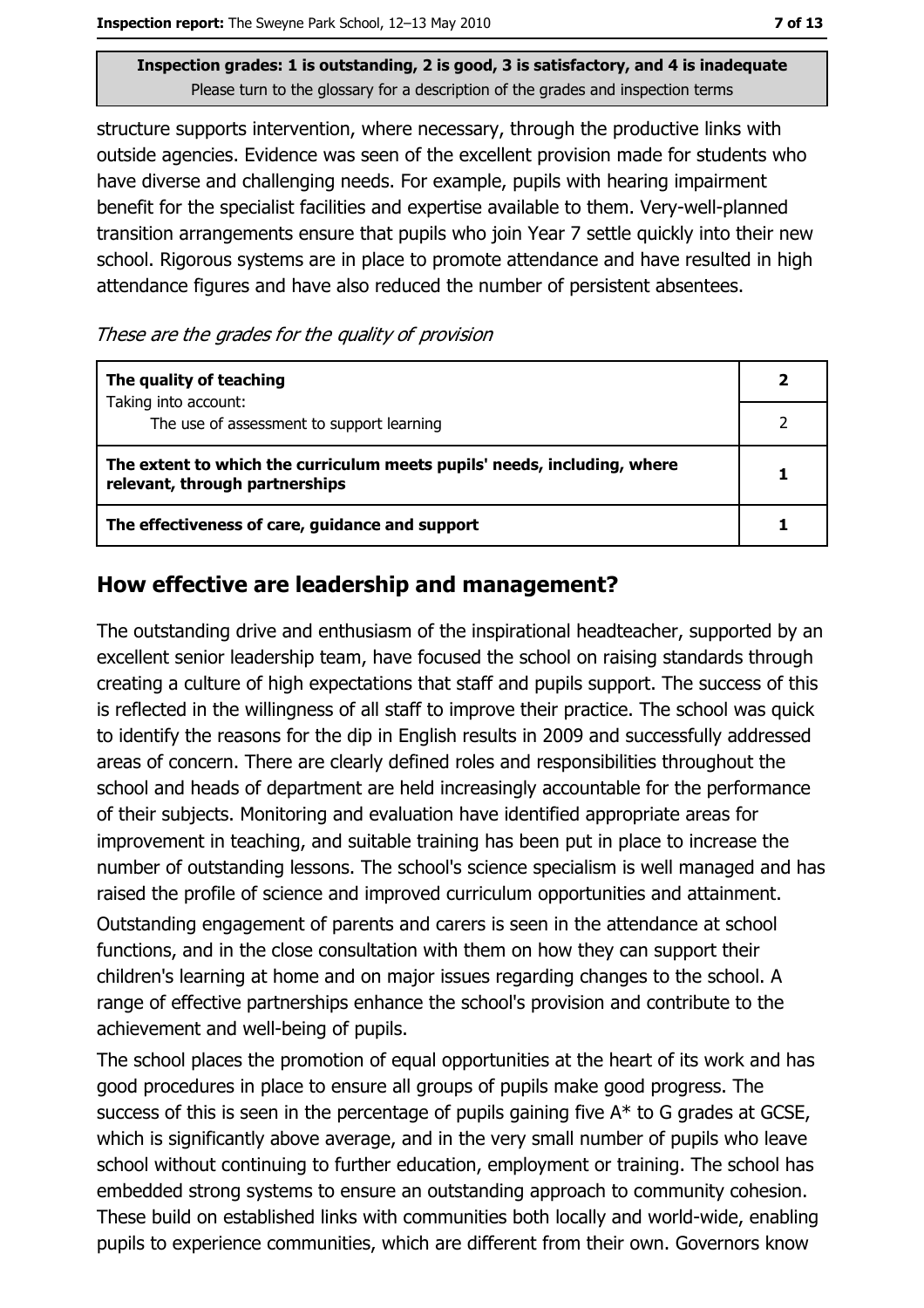the school well and provide good support. They are increasingly challenging the school to explain its actions. Outstanding safeguarding procedures involve clear record keeping, which is constantly reviewed and closely monitored.

These are the grades for leadership and management

| The effectiveness of leadership and management in embedding ambition and<br>driving improvement                                                                     |                         |
|---------------------------------------------------------------------------------------------------------------------------------------------------------------------|-------------------------|
| Taking into account:<br>The leadership and management of teaching and learning                                                                                      |                         |
| The effectiveness of the governing body in challenging and supporting the<br>school so that weaknesses are tackled decisively and statutory responsibilities<br>met | $\overline{\mathbf{2}}$ |
| The effectiveness of the school's engagement with parents and carers                                                                                                | 1                       |
| The effectiveness of partnerships in promoting learning and well-being                                                                                              | 2                       |
| The effectiveness with which the school promotes equality of opportunity and<br>tackles discrimination                                                              | $\overline{\mathbf{2}}$ |
| The effectiveness of safeguarding procedures                                                                                                                        | 1                       |
| The effectiveness with which the school promotes community cohesion                                                                                                 | 1.                      |
| The effectiveness with which the school deploys resources to achieve<br>value for money                                                                             |                         |

#### **Views of parents and carers**

A very large majority of those who responded to the questionnaire were highly positive about the education their children receive at The Sweyne Park School. Their views support the judgements made by inspectors, particularly in relation to how well the school keeps pupils safe and how effectively the school is led and managed. However, a very small minority believe that the progress of their children is not good enough. The inspection identified ensuring all pupils do as well as they can as an area for improvement.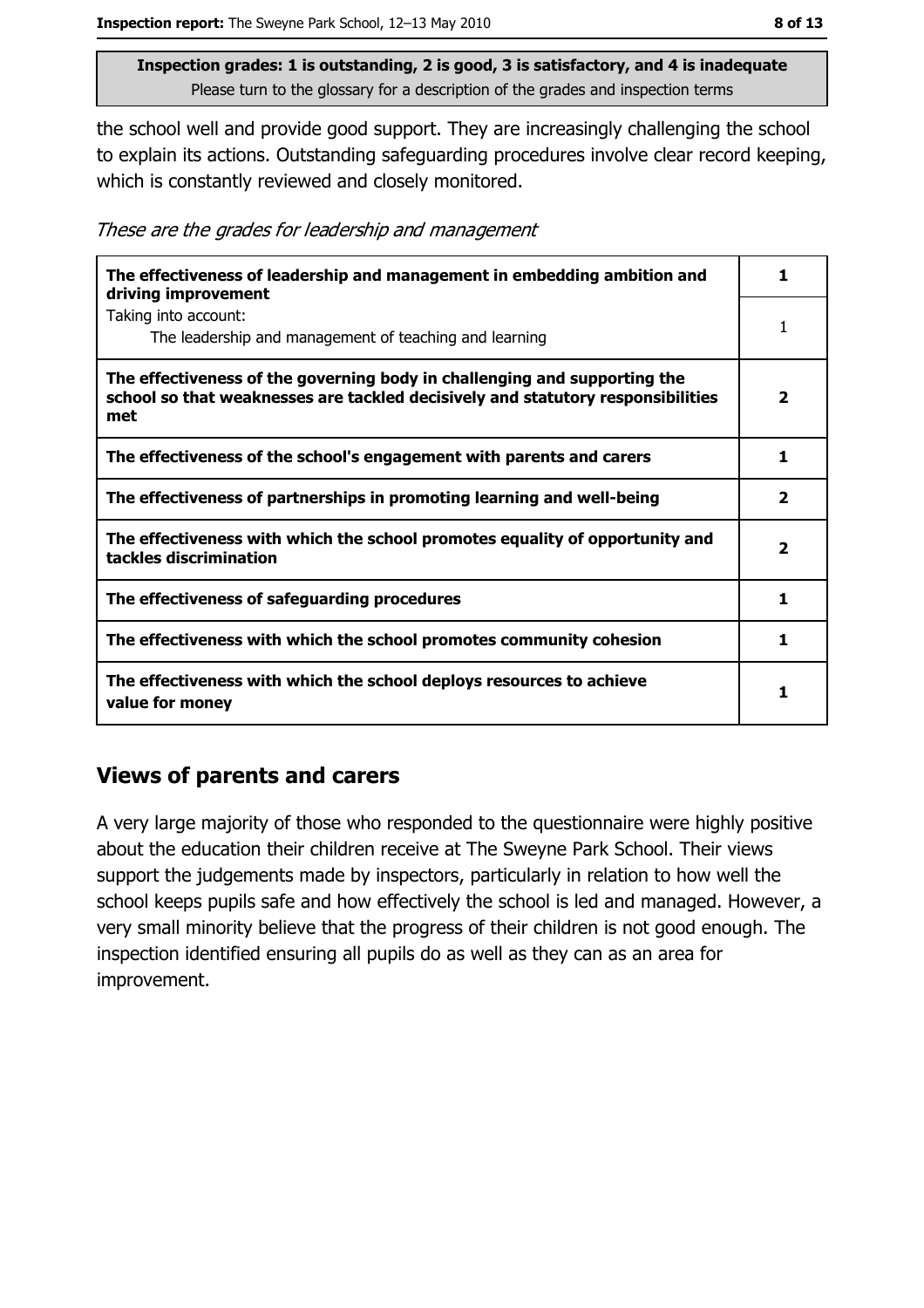#### Responses from parents and carers to Ofsted's questionnaire

Ofsted invited all the registered parents and carers of pupils registered at The Sweyne Park School to complete a questionnaire about their views of the school.

In the questionnaire, parents and carers were asked to record how strongly they agreed with 13 statements about the school. The inspection team received 333 completed questionnaires by the end of the on-site inspection. In total, there are 1269 pupils registered at the school.

| <b>Statements</b>                                                                                                                                                                                                                                       | <b>Strongly</b><br><b>Agree</b> |               | <b>Agree</b> |               |              | <b>Disagree</b> |                | <b>Strongly</b><br>disagree |  |
|---------------------------------------------------------------------------------------------------------------------------------------------------------------------------------------------------------------------------------------------------------|---------------------------------|---------------|--------------|---------------|--------------|-----------------|----------------|-----------------------------|--|
|                                                                                                                                                                                                                                                         | <b>Total</b>                    | $\frac{0}{0}$ | <b>Total</b> | $\frac{0}{0}$ | <b>Total</b> | $\frac{0}{0}$   | <b>Total</b>   | $\frac{0}{0}$               |  |
| My child enjoys school                                                                                                                                                                                                                                  | 134                             | 40            | 183          | 55            | 13           | $\overline{4}$  | $\overline{2}$ | $\mathbf{1}$                |  |
| The school keeps my child<br>safe                                                                                                                                                                                                                       | 167                             | 50            | 161          | 48            | 4            | 1               | 0              | $\mathbf 0$                 |  |
| The school informs me<br>about my child's progress                                                                                                                                                                                                      | 143                             | 43            | 166          | 50            | 20           | 6               | 1              | 0                           |  |
| My child is making enough<br>progress at this school                                                                                                                                                                                                    | 141                             | 42            | 174          | 52            | 14           | 4               | $\overline{2}$ | $\mathbf{1}$                |  |
| The teaching is good at this<br>school                                                                                                                                                                                                                  | 138                             | 41            | 181          | 54            | 10           | 3               | 1              | 0                           |  |
| The school helps me to<br>support my child's learning                                                                                                                                                                                                   | 103                             | 31            | 200          | 60            | 23           | $\overline{7}$  | 1              | $\mathbf 0$                 |  |
| The school helps my child to<br>have a healthy lifestyle                                                                                                                                                                                                | 99                              | 30            | 206          | 62            | 23           | $\overline{7}$  | 1              | $\mathbf 0$                 |  |
| The school makes sure that<br>my child is well prepared for<br>the future (for example<br>changing year group,<br>changing school, and for<br>children who are finishing<br>school, entering further or<br>higher education, or<br>entering employment) | 142                             | 42            | 156          | 47            | 12           | $\overline{4}$  | $\overline{2}$ | $\mathbf{1}$                |  |
| The school meets my child's<br>particular needs                                                                                                                                                                                                         | 131                             | 39            | 187          | 56            | 9            | 3               | $\overline{2}$ | $\mathbf{1}$                |  |
| The school deals effectively<br>with unacceptable behaviour                                                                                                                                                                                             | 123                             | 37            | 180          | 54            | 21           | 6               | $\overline{2}$ | $\mathbf{1}$                |  |
| The school takes account of<br>my suggestions and<br>concerns                                                                                                                                                                                           | 96                              | 29            | 196          | 59            | 18           | 5               | $\overline{3}$ | $\mathbf{1}$                |  |
| The school is led and<br>managed effectively                                                                                                                                                                                                            | 181                             | 54            | 146          | 44            | $\mathbf{1}$ | $\mathbf 0$     | $\overline{2}$ | $\mathbf{1}$                |  |
| Overall, I am happy with my<br>child's experience at this<br>school                                                                                                                                                                                     | 192                             | 58            | 130          | 39            | 5            | $\overline{2}$  | 3              | $\mathbf{1}$                |  |

The table above summarises the responses that parents and carers made to each statement. The percentages indicate the proportion of parents and carers giving that response out of the total number of completed questionnaires. Where one or more parents and carers chose not to answer a particular question, the percentages will not add up to 100%.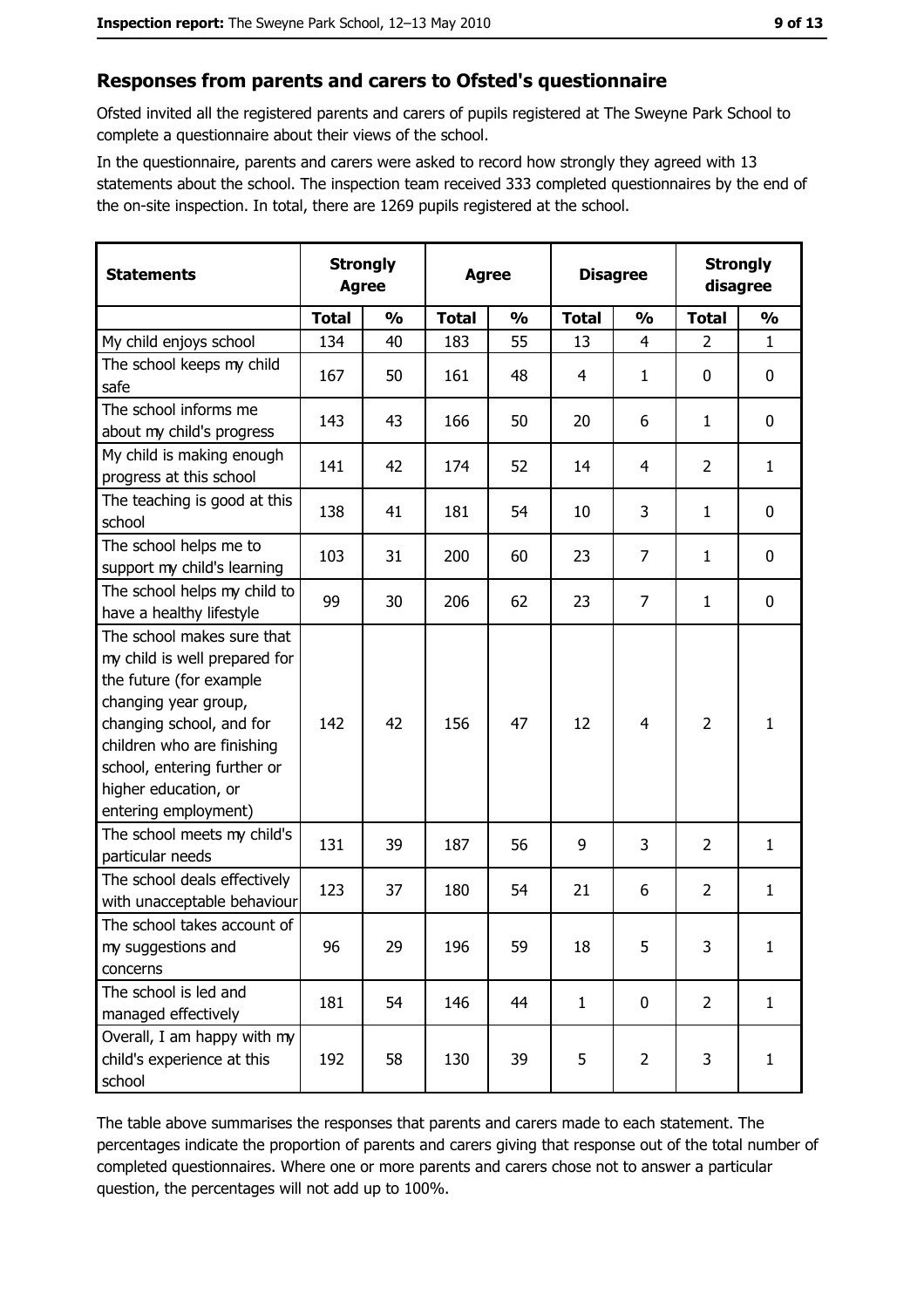## Glossary

| <b>Grade</b> | <b>Judgement</b> | <b>Description</b>                                                                                                                                                                                                               |
|--------------|------------------|----------------------------------------------------------------------------------------------------------------------------------------------------------------------------------------------------------------------------------|
| Grade 1      | Outstanding      | These features are highly effective. An oustanding<br>school provides exceptionally well for its pupils' needs.                                                                                                                  |
| Grade 2      | Good             | These are very positive features of a school. A school<br>that is good is serving its pupils well.                                                                                                                               |
| Grade 3      | Satisfactory     | These features are of reasonable quality. A satisfactory<br>school is providing adequately for its pupils.                                                                                                                       |
| Grade 4      | Inadequate       | These features are not of an acceptable standard. An<br>inadequate school needs to make significant<br>improvement in order to meet the needs of its pupils.<br>Ofsted inspectors will make further visits until it<br>improves. |

### What inspection judgements mean

#### **Overall effectiveness of schools**

|                       | Overall effectiveness judgement (percentage of<br>schools) |      |                     |                   |
|-----------------------|------------------------------------------------------------|------|---------------------|-------------------|
| <b>Type of school</b> | <b>Outstanding</b>                                         | Good | <b>Satisfactory</b> | <b>Inadequate</b> |
| Nursery schools       | 51                                                         | 45   | 0                   | 4                 |
| Primary schools       | 6                                                          | 41   | 42                  | 10                |
| Secondary schools     | 8                                                          | 34   | 44                  | 14                |
| Sixth forms           | 10                                                         | 37   | 50                  | 3                 |
| Special schools       | 32                                                         | 38   | 25                  | 5                 |
| Pupil referral units  | 12                                                         | 43   | 31                  | 14                |
| All schools           | 9                                                          | 40   | 40                  | 10                |

New school inspection arrangements were introduced on 1 September 2009. This means that inspectors now make some additional judgements that were not made previously.

The data in the table above is for the period 1 September to 31 December 2009 and is the most recently published data available (see www.ofsted.gov.uk). Please note that the sample of schools inspected during the autumn term 2009 was not representative of all schools nationally, as weaker schools are inspected more frequently than good or outstanding schools.

Percentages are rounded and do not always add exactly to 100. Secondary school figures include those that have sixth forms, and sixth form figures include only the data specifically for sixth form inspection judgements.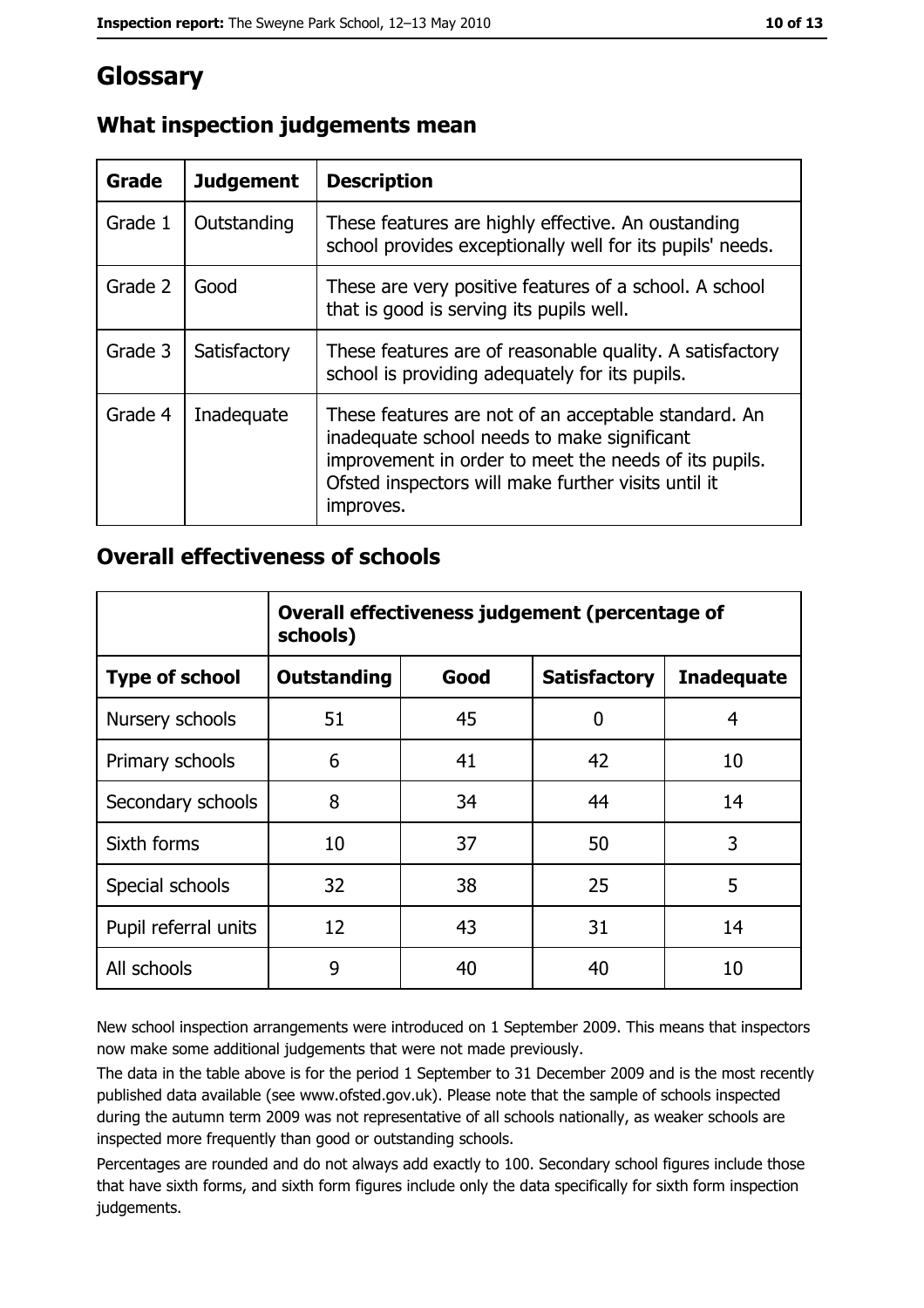# **Common terminology used by inspectors**

| Achievement:                  | the progress and success of a pupil in<br>their learning, development or training.                                                                                                                                                                                                                                |
|-------------------------------|-------------------------------------------------------------------------------------------------------------------------------------------------------------------------------------------------------------------------------------------------------------------------------------------------------------------|
| Attainment:                   | the standard of the pupils' work shown by<br>test and examination results and in<br>lessons.                                                                                                                                                                                                                      |
| Capacity to improve:          | the proven ability of the school to<br>continue improving. Inspectors base this<br>judgement on what the school has<br>accomplished so far and on the quality of<br>its systems to maintain improvement.                                                                                                          |
| Leadership and management:    | the contribution of all the staff with<br>responsibilities, not just the headteacher,<br>to identifying priorities, directing and<br>motivating staff and running the school.                                                                                                                                     |
| Learning:                     | how well pupils acquire knowledge,<br>develop their understanding, learn and<br>practise skills and are developing their<br>competence as learners.                                                                                                                                                               |
| <b>Overall effectiveness:</b> | inspectors form a judgement on a school's<br>overall effectiveness based on the findings<br>from their inspection of the school. The<br>following judgements, in particular,<br>influence what the overall effectiveness<br>judgement will be.                                                                    |
|                               | The school's capacity for sustained<br>improvement.<br>Outcomes for individuals and groups<br>of pupils.<br>The quality of teaching.<br>The extent to which the curriculum<br>meets pupil's needs, including where<br>relevant, through partnerships.<br>The effectiveness of care, guidance<br>٠<br>and support. |
| Progress:                     | the rate at which pupils are learning in<br>lessons and over longer periods of time. It<br>is often measured by comparing the<br>pupils' attainment at the end of a key<br>stage with their attainment when they<br>started.                                                                                      |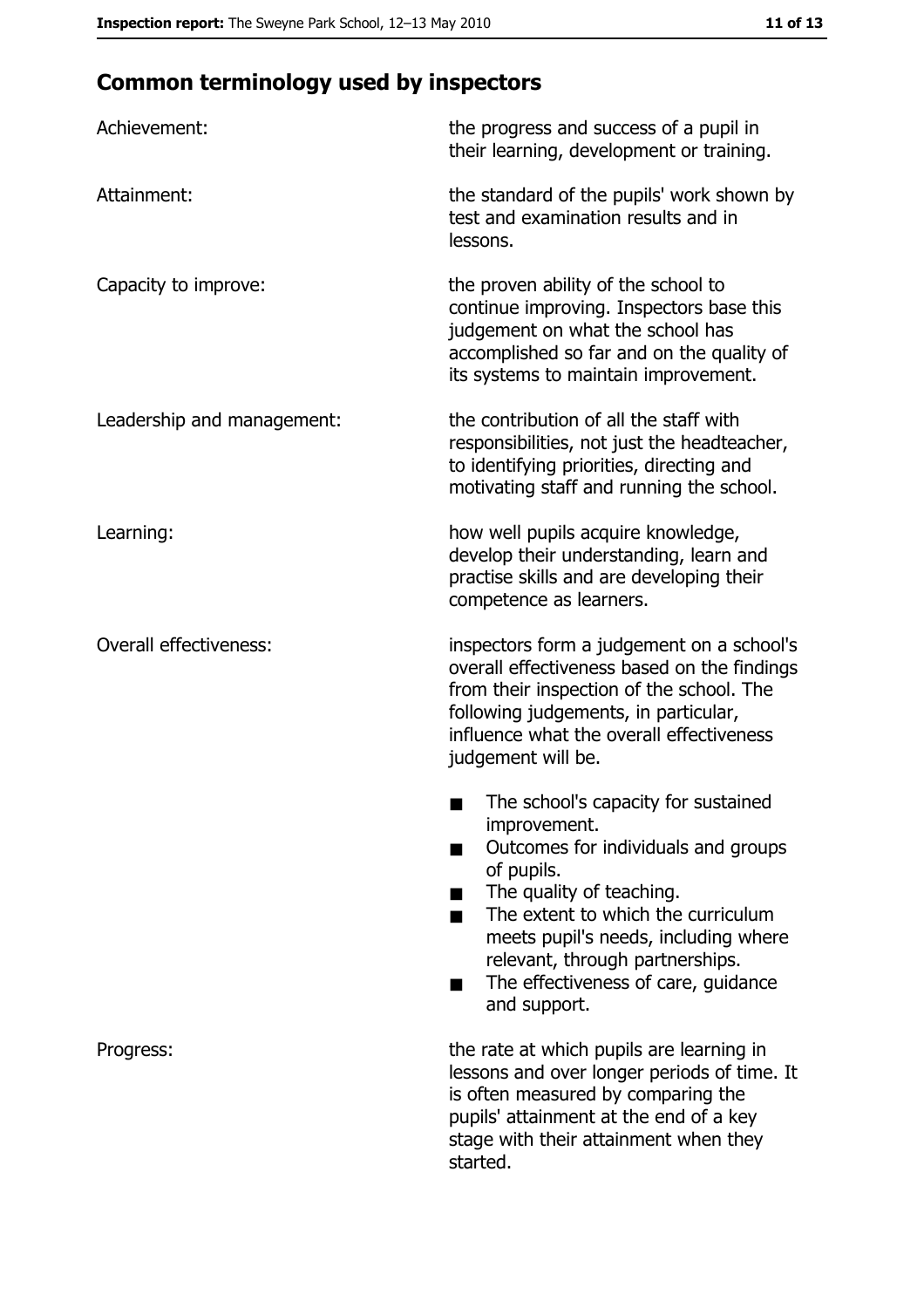This letter is provided for the school, parents and carers to share with their children. It describes Ofsted's main findings from the inspection of their school.



- carers to share with their children. It describes Ofsted's  $\blacksquare$
- main findings from the inspection of their school.

14 May 2010

**Dear Pupils** 

Inspection of The Sweyne Park School, Rayleigh, SS6 9BZ

Thank you for the very warm welcome you gave the inspection team when we visited your school recently. We enjoyed being in your lessons and talking to you, and were extremely impressed with the maturity with which you answered our questions. Yours is an outstanding school.

These are the main findings of the inspection.

The standards you reach at the end of Year 11 are above average and your personal development is outstanding. This means that you are very well prepared to move on to further education or training.

You contribute exceptionally well to the school and the wider community.

The teaching is good and you are given opportunities to be involved in interesting activities.

Staff take care to ensure you are looked after and supported extremely well and, as a result, you feel extremely safe.

Your headteacher and staff are enthusiastic and totally committed to improving the work of the school so that you achieve as well as you can.

We have asked the school to make the following improvements:

to make sure that teachers use assessment data, collected during the lessons, to  $\blacksquare$ re-shape activities, so that your learning enables you to achieve as well as you can. Yours sincerely

Roger Whittaker

Lead inspector